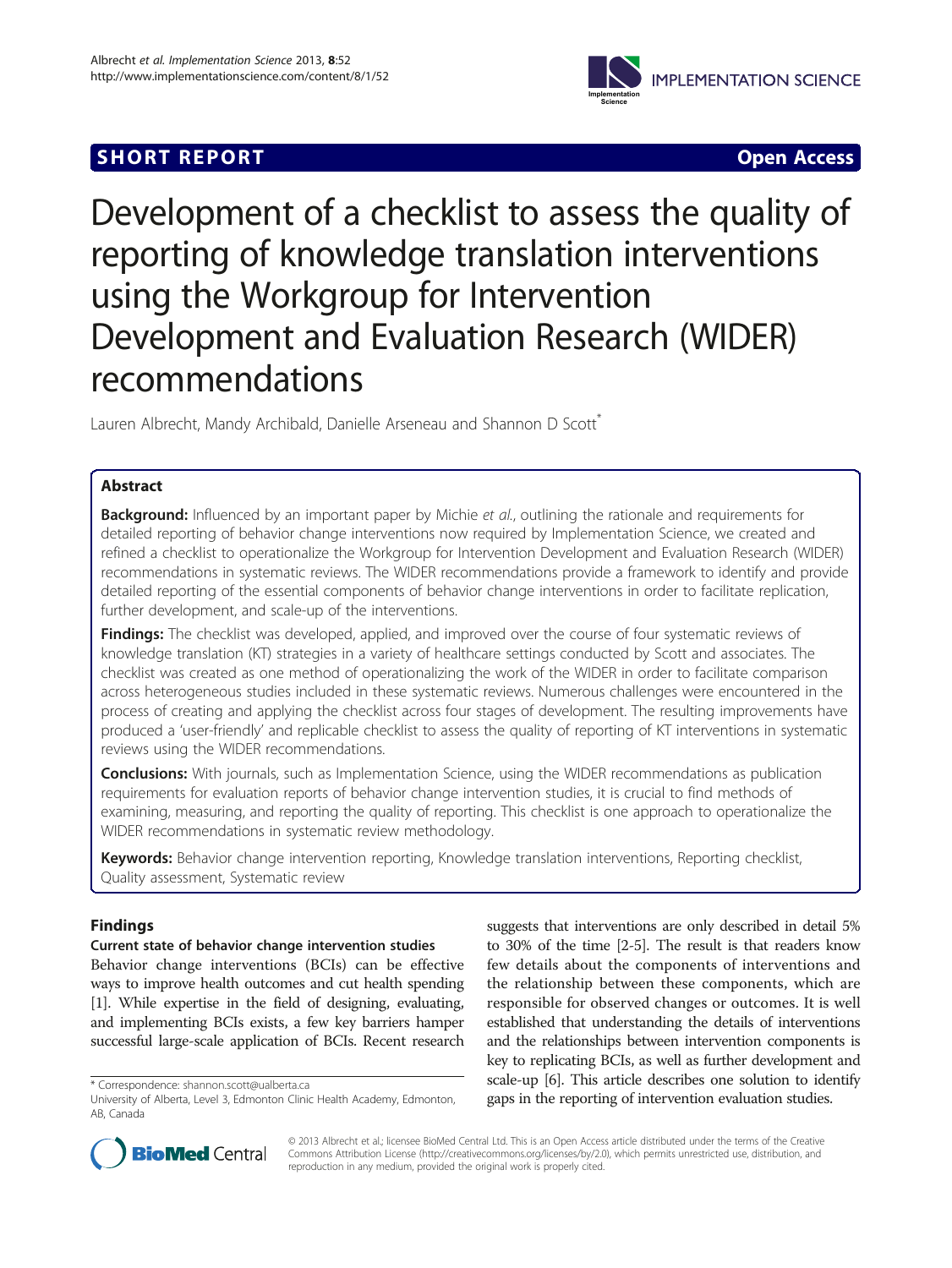### Calls for standardized reporting of behavior change interventions

In 2001 the Consolidated Standards of Reporting Trials (CONSORT) group developed evidence-based recommendations to standardize reporting of randomized controlled trials (RCTs) [\[7](#page-4-0)]. With an emphasis on transparency, a 25-item checklist and flow diagram offered researchers a scientific method to prepare reports of RCT findings. In 2003, Davidson et al. [\[8](#page-4-0)] augmented the CONSORT Statement to address unique features of conducting behavioral medicine interventions in RCT studies. Further developments took place in 2008, with a publication authored by Abraham and Michie [[9](#page-4-0)] that called for standardized language to describe BCIs, published standardized intervention protocols or manuals, and identification and description of links between behavior change techniques and theoretical frameworks of potential change mechanisms. Without these scientific advancements the ability of BCI evaluations to contribute to evidence-based practice is limited.

#### Emergence of the WIDER recommendations

In 2007, following the  $21<sup>st</sup>$  annual conference of the European Health Psychology Society, the WIDER issued a consensus statement (Additional file [1](#page-4-0)). This statement synthesized earlier calls for standardized reporting of BCIs [\[8,9](#page-4-0)] and outlined a four-pronged method for BCI reporting to be used in tandem with the CONSORT statement [\[10](#page-4-0)]. The philosophy behind this publication was that greater clarity regarding the functional components of behavior change interventions is essential to ensure that interventions are delivered to influence outcomes. The WIDER recommendations (Table [1\)](#page-2-0) are now an established framework to identify and describe the essential components for detailed reporting of BCIs. BCI publications are now required to apply the WIDER recommendation in their work in order to publish BCI studies in journals such as Implementation Science [\[6](#page-4-0)] and Addiction [[11\]](#page-4-0).

#### Employing the WIDER recommendations in our work

Given the current state of the science related to evaluating BCIs and the increasing importance of synthesizing literature in this field from a variety of research designs (i.e., RCTs, observational studies, qualitative research, etc.), the purpose of this paper is to present one approach for systematically operationalizing the WIDER recommendations in systematic review methodology. This article describes the iterative process of creating, using, and improving a WIDER Recommendation Checklist and offers recommendations for its future development and use in systematic reviews.

## Conducting four systematic reviews: the impetus for the WIDER recommendations checklist

Since 2010, we (Scott and associates) have conducted four systematic reviews investigating knowledge translation (KT) interventions in a variety of healthcare professions and settings. KT interventions can be likened to BCIs; however, they are broader in scope and include professional, financial, organizational, and structural interventions [[12\]](#page-4-0). The first systematic review investigated the use of KT interventions in the allied health professions (i.e., dietetics, occupational therapy, pharmacy, physiotherapy, speech-language pathology) and was recently published in Implementation Science [[13\]](#page-4-0). A second systematic review, currently in progress, focuses on KT interventions employed within the rehabilitation medicine professions (i.e., a subset from the first systematic review). The third systematic review, also currently in progress, investigates the use of KT interventions to promote research uptake with pediatric healthcare professionals in child health settings. The fourth systematic review, currently in the data extraction phase, investigates the use of narrative and arts-based KT strategies in healthcare. These three systematic reviews have not yet been published.

## Rationale and development of the WIDER recommendations checklist

In order to be responsive to the needs of decision makers, the complexity of the clinical practice landscape, and the diversity of the KT literature, our systematic reviews are guided by an assumption of methodological inclusivity. Thus, a variety of study designs were included in order to capture, report, and synthesize diverse forms of evidence. Due to the broad scope of our systematic reviews, it was a challenge to compare KT interventions across a wide range of study designs, settings, and professions. The variety of interventions employed to effect diverse behavior changes and the various ways in which these changes were measured added further complexity to data synthesis. In order to facilitate comparison across heterogeneous studies included in each of the systematic reviews, we used the WIDER recommendations to examine the quality of the reporting of KT interventions in order to better understand and compare the types of interventions being implemented.

## Phase one of checklist development: using the WIDER recommendations to compare heterogeneous KT intervention evaluation studies

In our first attempt at applying the WIDER recommendations within the context of a systematic review, we used a general checklist in which the four WIDER recommendations were broadly applied to each KT intervention study (Additional file [2\)](#page-4-0). In this early conceptualization of the checklist, all supplementary recommendations must have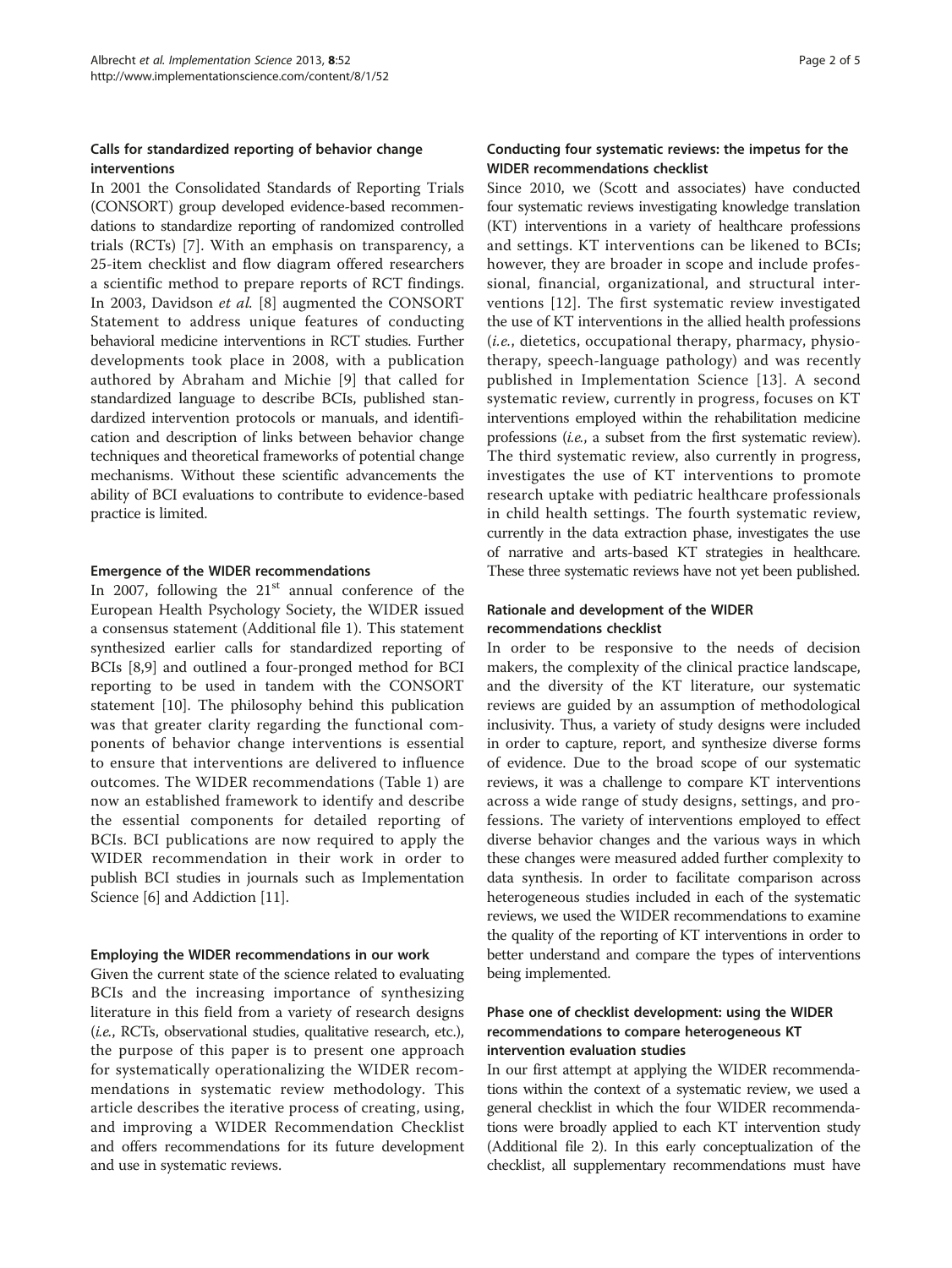| <b>WIDER recommendations</b>                                  | Supplementary recommendations                                                                                          |
|---------------------------------------------------------------|------------------------------------------------------------------------------------------------------------------------|
| Detailed description of interventions in published papers     | 1) Characteristics of those delivering the intervention                                                                |
|                                                               | 2) Characteristics of the recipients                                                                                   |
|                                                               | 3) The setting                                                                                                         |
|                                                               | 4) The mode of delivery                                                                                                |
|                                                               | 5) The intensity                                                                                                       |
|                                                               | 6) The duration                                                                                                        |
|                                                               | 7) Adherence/fidelity to delivery protocols                                                                            |
|                                                               | 8) Detailed description of the intervention content provided for each study group                                      |
| Clarification of assumed change process and design principles | 1) The intervention development                                                                                        |
|                                                               | 2) The change techniques used in the intervention                                                                      |
|                                                               | 3) The causal processes targeted by these change techniques                                                            |
| Access to intervention manuals/protocols,                     | Submit protocols or manuals for publication to make these supplementary<br>materials easily accessible (i.e., online). |
| Detailed description of active control conditions             | 1) Characteristics of those delivering the control                                                                     |
|                                                               | 2) Characteristics of the recipients                                                                                   |
|                                                               | 3) The setting                                                                                                         |
|                                                               | 4) The mode of delivery                                                                                                |
|                                                               | 5) The intensity                                                                                                       |
|                                                               | 6) The duration                                                                                                        |
|                                                               | 7) Adherence/fidelity to delivery protocols                                                                            |
|                                                               | 8) Detailed description of the control content provided                                                                |

<span id="page-2-0"></span>Table 1 WIDER recommendations to improve reporting of the content of behavior change interventions

been described to satisfy each WIDER recommendation. While this was a novel approach for comparing diverse interventions based on the quality of KT intervention reporting, this method largely resulted in the four WIDER recommendations being classified as 'not met' across the studies. Additionally, by collapsing these supplementary recommendations into the four broad WIDER recommendations, we were unable to identify specific areas of deficient reporting within each the WIDER recommendations.

## Phase two of checklist development: refining the checklist by illustrating a gradient

In the second iteration of the checklist, we sought to measure the degree to which studies satisfied each of the WIDER recommendations in order to account for the aforementioned conceptual difficulties (Additional file [3](#page-4-0)). Each WIDER recommendation was segmented into the supplementary recommendations, which allowed for partial fulfillment of each recommendation. By reporting a gradient within each WIDER recommendation, we identified areas that were well reported as well as areas that were poorly reported across studies. This, allowed us to make recommendations to improve future reporting of KT intervention evaluation studies.

Working with the second version of the checklist was an iterative process involving frequent revisiting of previously extracted articles and working dialogue with

team members. Developing a clear visual depiction of the second iteration of our WIDER recommendations Checklist, (i.e. including supplementary recommendations), was challenging as we sought to balance visual accessibility with comprehensiveness of reporting. We discussed various options for depicting the supplementary recommendations, such as a table format and a 'thermometer' representation. Ultimately, a Microsoft Excel spreadsheet with colored fonts and color 'blocks' was used to facilitate visual appeal of the checklist, while at the same time clearly depicting the degree to which each of the WIDER recommendations were met in each study.

The second version of the WIDER Recommendation Checklist required diligent and deliberate recognition of many components related to the intervention (e.g., time of delivery, developmental basis for intervention) that could easily have gone unnoticed in the previous iteration of the checklist. It also provided insight into authors' assumptions regarding interventions. For example, a lack of reporting in specific supplementary recommendations suggests that authors do not recognize these as important, or did not anticipate that deficient reporting in this area could influence the interpretation of study results. For example, demographic characteristics of intervention and control group participants were frequently not separated. Grouping this information together made it impossible to infer if differences between the intervention and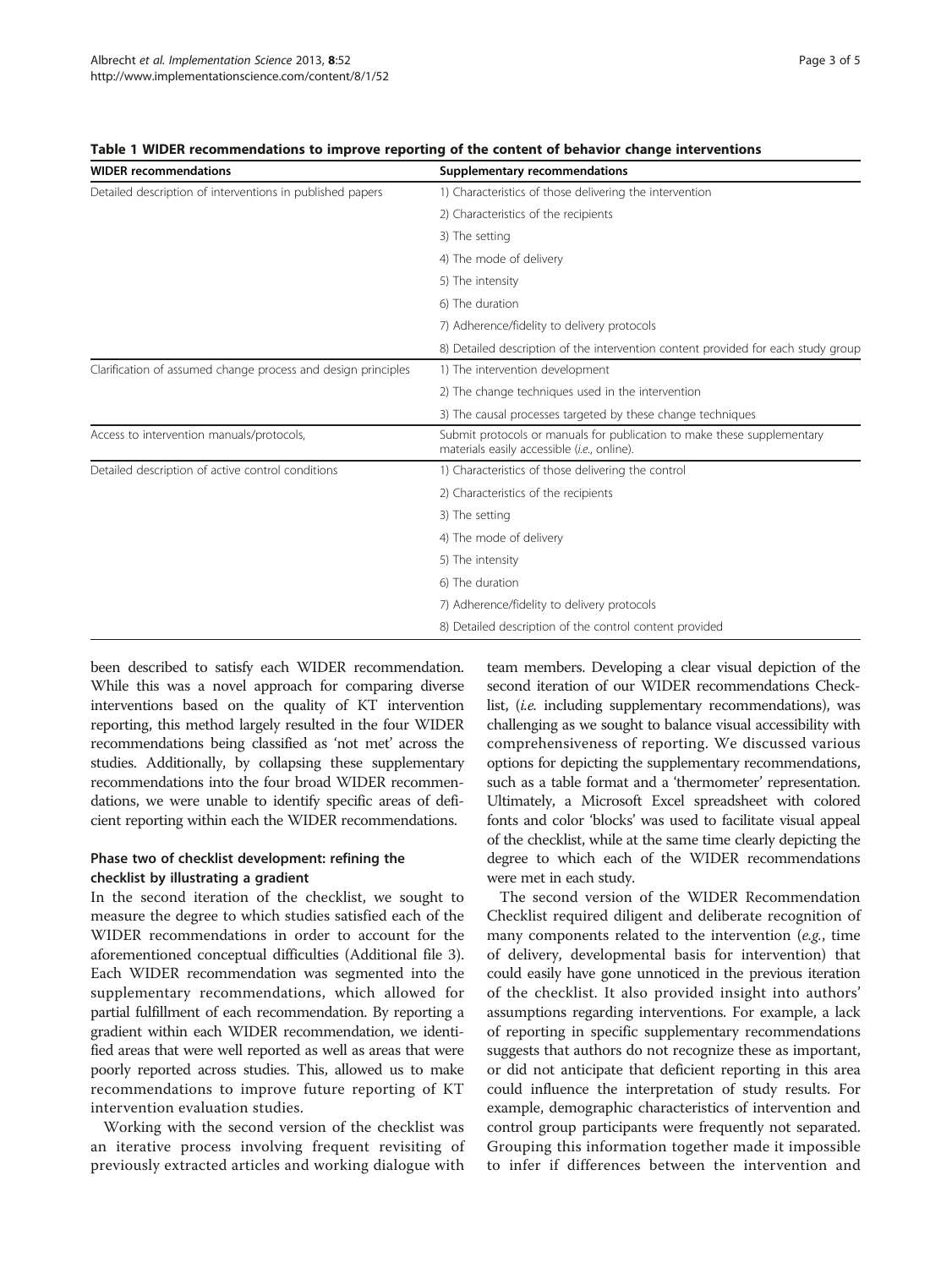control groups influenced outcomes. Additionally, deficient reporting for specific supplementary recommendations may point to confusion regarding the recipient of the intervention and the level or focus of the behavior change. For example, interventions delivered to the healthcare professional, but measured in terms of patient outcomes were difficult to evaluate.

The main challenge in applying the WIDER Recommendations Checklist stemmed from the lack of clear definitions regarding each of the four recommendations and their supplementary recommendations. These problems persisted despite frequent team discussions and it was difficult to 'draw the line' between a category being satisfied or not satisfied. Additionally, while partial fulfillment of a category was an improvement, it was difficult to visually portray the specific supplementary recommendations that were consistently described or not described across the studies.

## Phase three of checklist development: capturing the nuances of the WIDER recommendations

The third version of the WIDER Recommendations Checklist was developed to more accurately capture the specific supplementary recommendations within each of the WIDER recommendations that were consistently satisfied (or not satisfied) through the addition of a legend to the Microsoft Excel table (Additional file [4\)](#page-4-0). This helped us to represent the nuances of each of the four WIDER recommendations and to clearly depict patterns of reporting. Developing this version of the checklist was a dynamic and iterative process, involving frequent team discussions and revisiting previously extracted articles. Our primary goal was to build on the strengths of our previous versions of the checklist and to address some of the limitations by creating a user-friendly version with visual impact. We believe that this strengthened our most recent systematic review by allowing us to compare each WIDER recommendation and the supplementary recommendation consistently and on an individual basis across the studies. Additionally, the format of this version of the checklist makes it easily replicable in other systematic reviews.

## Phase four of checklist development: developing a glossary and conducting reliability testing

We are currently developing a fourth version of the WIDER Recommendations Checklist to be used in our fourth systematic review. In this version, we are developing a glossary containing clear definitions and examples to guide decision making when using the checklist. We see this as essential to defining the scope of each WIDER recommendation and providing clear guidelines to determine whether a study has met each recommendation and the supplementary recommendations. The glossary will be used

alongside the checklist and we will conduct reliability testing of the checklist to ensure that this quality assessment tool can be applied by other researchers conducting systematic reviews or KT intervention evaluation studies.

## Future development of the WIDER Recommendations checklist

While we support the usability of our WIDER Recommendations Checklist, we also acknowledge that improvements can be made. First, the checklist could be studied for validity. Second, we believe that determining a method of 'weighing' each of the WIDER recommendations and the supplementary recommendations would be an additional benefit to the development of this checklist. As it stands, it is unclear which of the four WIDER recommendations is the most important for the reporting of behavior change interventions. For example, proponents of theoryinformed interventions might argue that category two (i.e., intervention development, change techniques used, casual processes targeted) is the most important to report; without a detailed understanding of the change processes targeted and a comprehensive outline of the intervention development, replication of the intervention may be unlikely, the 'active ingredients' of the intervention may be difficult to identify, and the theory underlying the intervention subsequently cannot be tested. The WIDER recommendations and the supplementary recommendations should be weighted to reflect the degree of importance, which has not been rigorously reflected upon or studied.

### Conclusions

Ultimately, the guiding philosophy behind the WIDER Recommendations Checklist was the mantra: 'Is this replicable?' Through the application of the checklist in four systematic reviews, we found a high degree of variability in the reporting of KT interventions, which illuminates the difficulties faced in intervention replicability. We often felt a strong pull to give authors the benefit of the doubt when it came to assessing the quality of their reporting of BCIs; however, we believe that it is crucial that the information required by the WIDER recommendations is public and easily accessible in order to understand, replicate, and evaluate KT interventions. Missing information potentially points to methodological flaws and indicates the limitations of current scientific practice [[5\]](#page-4-0). In the age of open access and online journals with unlimited 'space' for additional files to supplement research articles, what is the rationale for leaving information out? As of 2011, journals such as Addiction and Implementation Science require detailed descriptions of BCIs based on the WIDER recommendations framework in order to be published; therefore, it is important to be able to